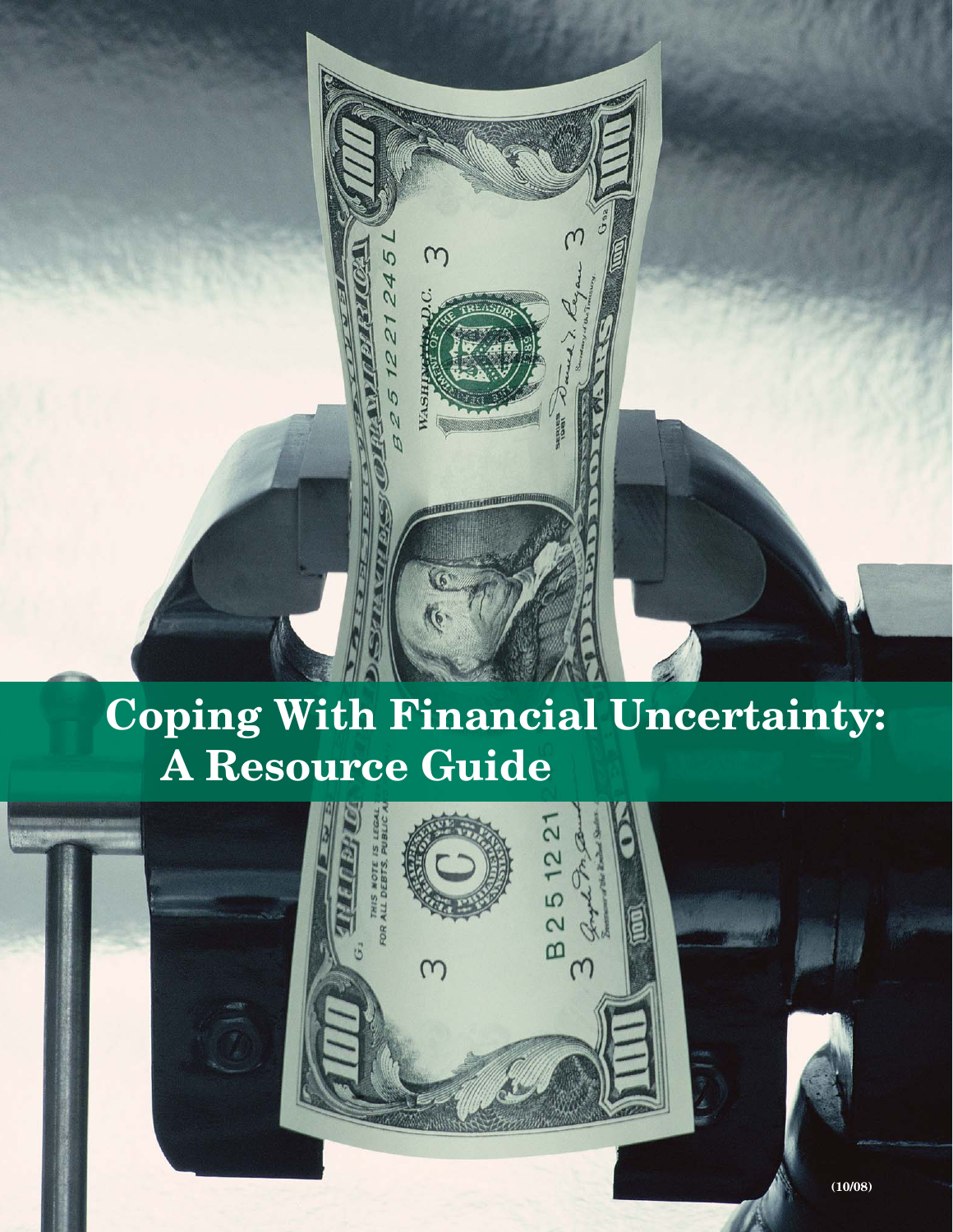# **Coping With Financial Uncertainty: A Guide for Employees**

## **Table of Contents**

| Tough Times Can Magnify Mental and Emotional Health Issues: Be Aware and |  |
|--------------------------------------------------------------------------|--|
|                                                                          |  |
|                                                                          |  |
|                                                                          |  |
|                                                                          |  |
|                                                                          |  |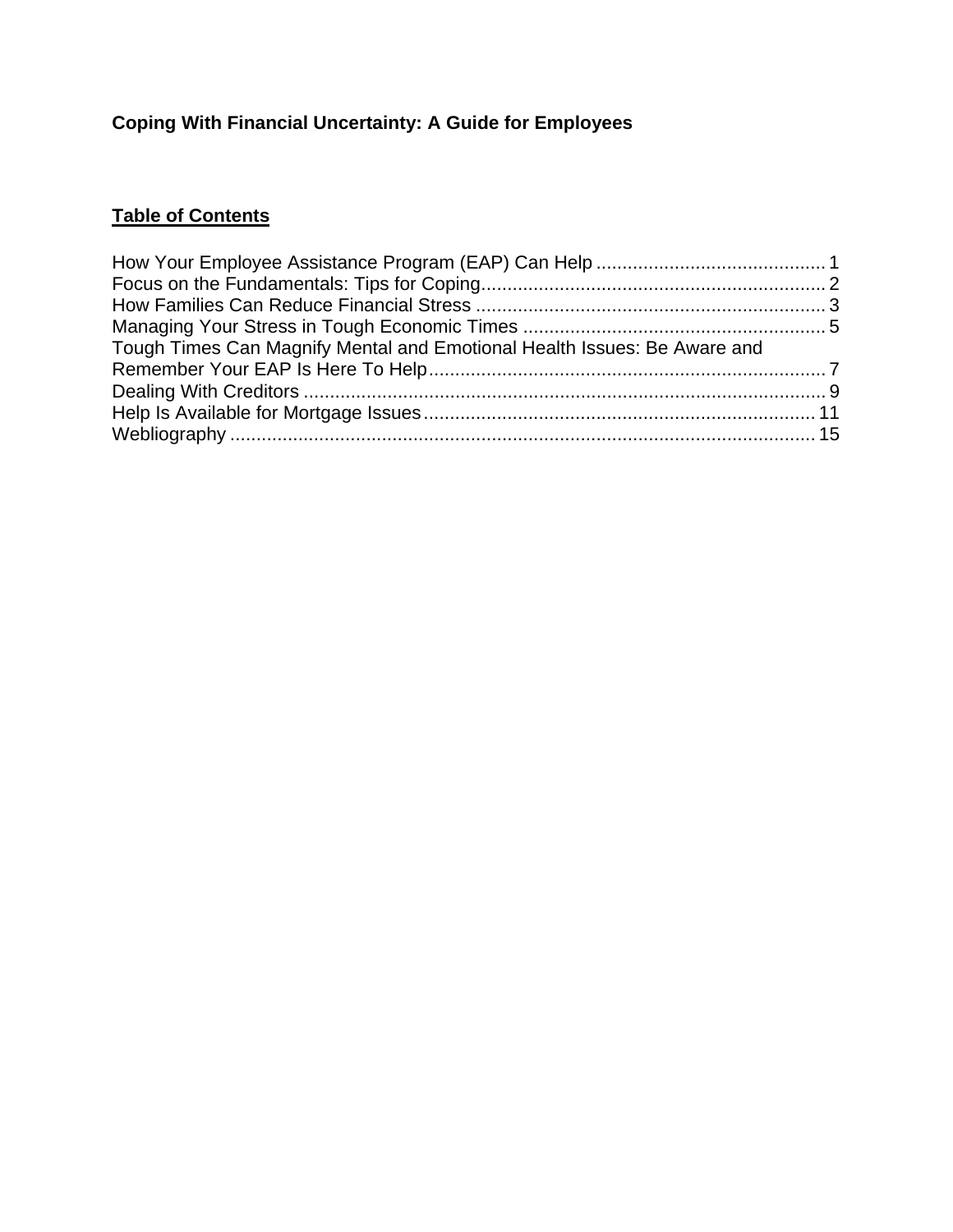## **How Your Employee Assistance Program (EAP) Can Help**

Times are undoubtedly challenging and uncertain, and if you are experiencing stress or distress, you are absolutely not alone. Whether you are dealing with the reality of stretched financial resources, or worrying about how the economic downturn might affect you in the future, it is important to reach out for help.

Your Employee Assistance Program (EAP) can provide support, guidance, and information resources. Don't hesitate to call for free, confidential assistance from one of our caring, experienced, and professional Counselors. The EAP can help you get a handle on your stress and help you cope with family, relationship, and work-related issues.

You or a family member can call toll-free, 24 hours a day, seven days a week, to speak with a trained Counselor.

#### **Expert Financial and Legal Consultation Through Your EAP: Get Free Half-hour Phone Consultation and Discounted Fees**

Call for a free and confidential 30-minute phone consultation per financial or legal issue. You will receive a 25 percent discount on fees if you choose to retain an affiliated attorney or financial professional for further assistance.

#### **Your Legal/Financial Service can help with issues such as:**

| • Debt and budget management | • Financial planning       |
|------------------------------|----------------------------|
| Taxes                        | • Landlord/tenant concerns |
| $\bullet$ Family law         | • Identity theft and fraud |
| • Real estate matters        | $\bullet$ Elder law        |
| Immigration issues           | • Criminal law             |

#### **Your EAP Website**

Whatever life issues you are dealing with—your award-winning EAP website offers a world of solutions online:

- Thousands of articles on a wide array of topics
- Podcasts and multimedia learning resources
- Checklists
- Self-assessments
- Financial calculators and helpful online tools, including money-saving ideas
- Provider searches
- Expert health and wellness information and assessments
- Spanish-language section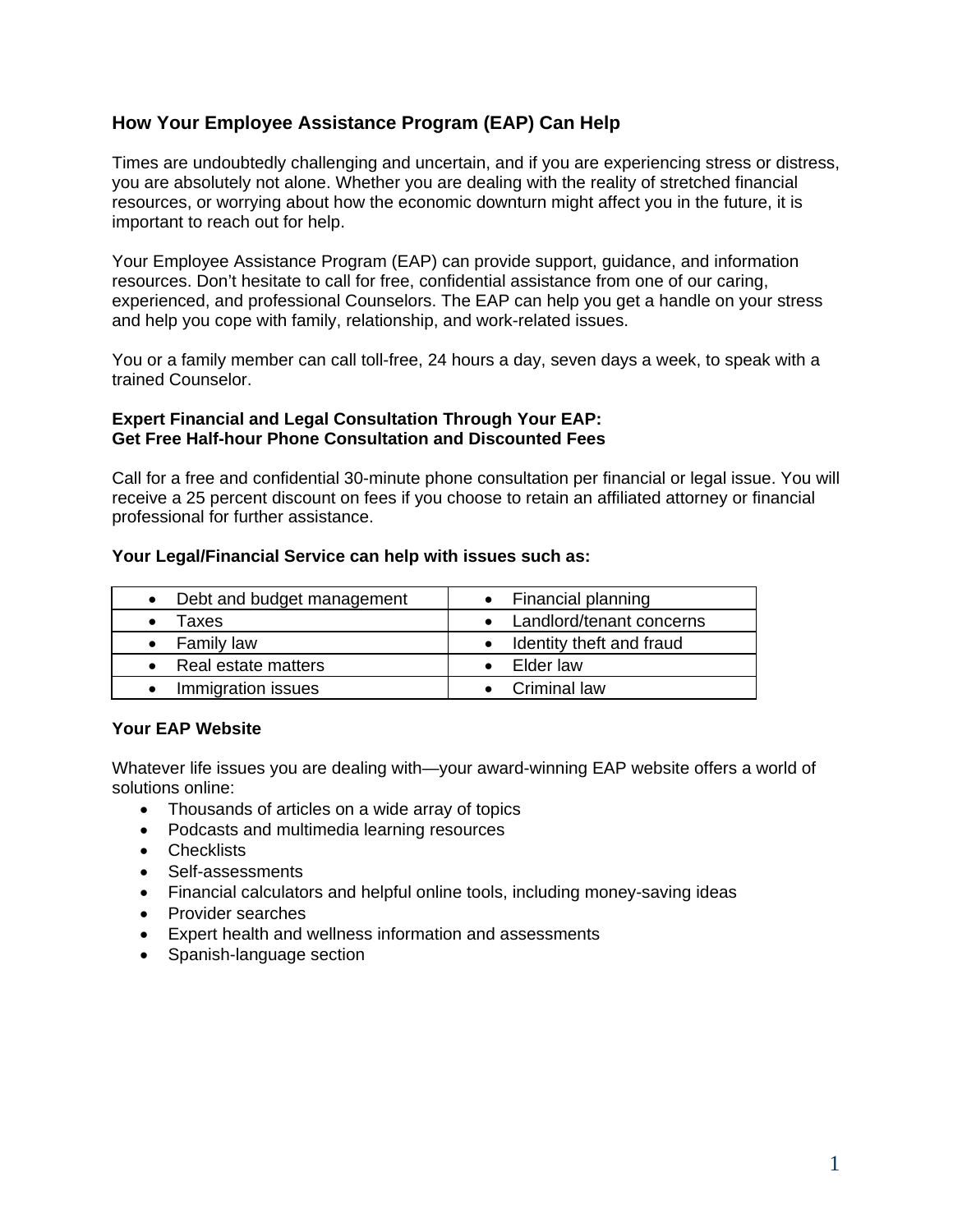## **Focus on the Fundamentals: Tips for Coping**

In these times of financial uncertainty, it might be difficult to find someone who *isn't* stressed. Stress is a normal reaction to current events and a certain amount of it can motivate us to take action. But when stress becomes too great, it's possible to become impaired instead of prepared. The good news is that stress can be managed. This is a time to think clearly and not overreact, and there are some healthy strategies you can use to manage stress.

- Beware of negativity it can be contagious! Instead of assuming a worst-case scenario, it's just as easy to assume that although these are tough times, they will pass. If you are having difficulty reshaping your thinking, take a break from reading and listening to news that promotes fear. Pay attention to what's going on—but don't react to everything you hear.
- Don't make rash decisions. Now more than ever think about the consequences of your actions—whether they concern your finances or your personal relationships. Anxiety contributes to poor decision making. Take time and think through what you do.
- Take care of yourself. It's important to get enough sleep, eat a healthy diet, and get exercise. You want to avoid illness that could be provoked by stress. In addition, exercise and relaxation techniques like deep breathing and meditation will help you reduce stress and anxiety.
- Use your social support network. Spend time with people you care about and who care about you. Choose people you trust and share your feelings with them. Brainstorm and share information with others about effective ways to cope.
- Focus on the present. Of course we all think about what the future will bring, but preoccupation with the future right now is not constructive. Put your energy into those things that are under your control.
- Be honest with people in your life about your emotional needs. Good communication will keep your personal and work relationships healthy.
- Protect your children from feeling your anxiety. Young children in particular will have no understanding of the financial situation and may become unnecessarily fearful. Reassure when appropriate, discuss news calmly and critically with older children, and avoid keeping the news on during family time.
- Keep your skills up to date. Learn new skills. These are both good ideas, even in times of little stress.
- Get help from your Employee Assistance Program. Call for confidential support and counseling, or visit your EAP website.

© 2008 Harris, Rothenberg International, LLC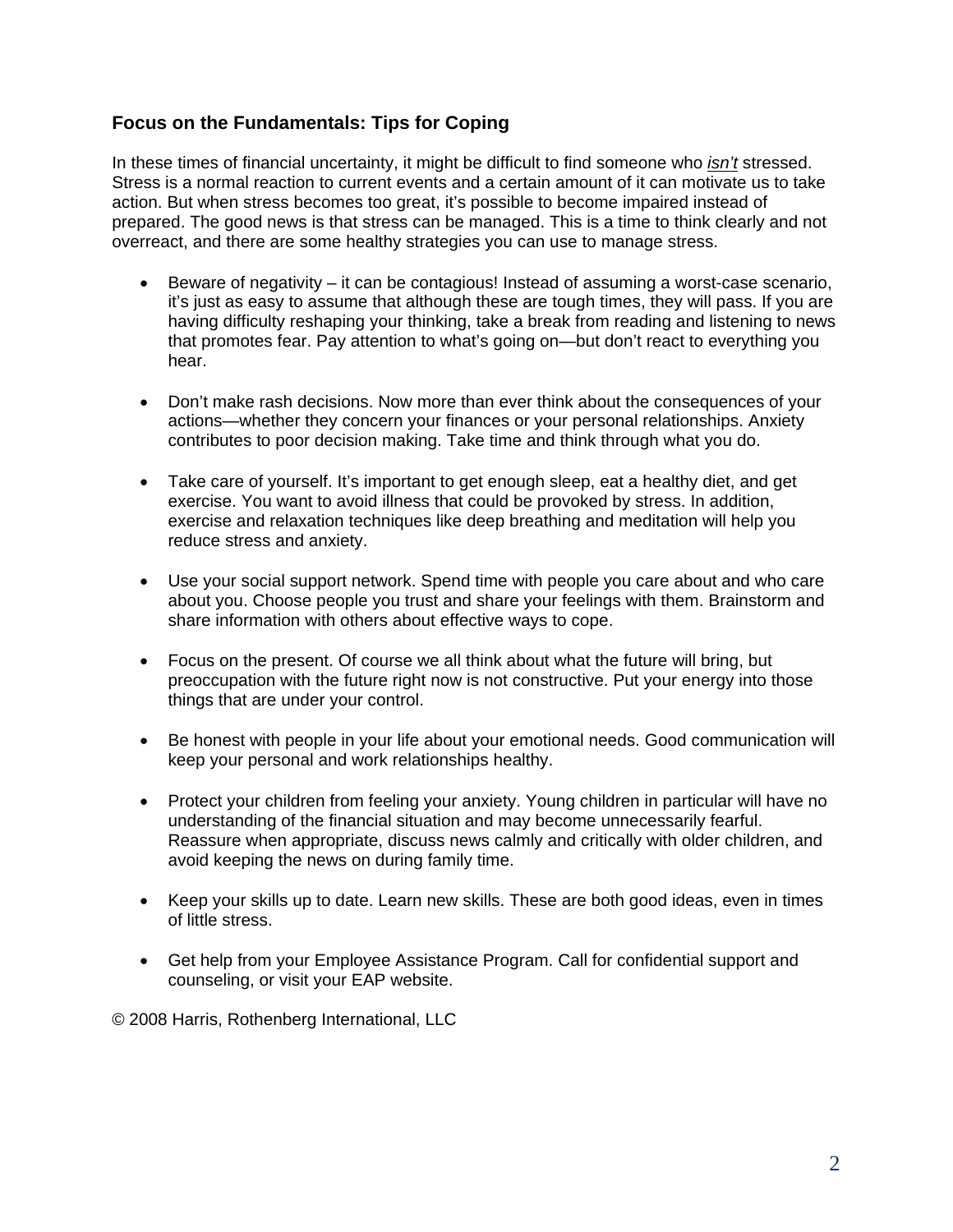## **How Families Can Reduce Financial Stress**

There are 4 stressors that impact almost every family: parenting the children, nurturing the marriage, sharing household responsibilities and managing family finances. Each of these stressors has the potential to cause a family an enormous amount of grief. But, well-functioning families make sure that:

- both parents are a team and cooperate with each other regarding the children
- the marriage is a priority and time is set aside for being a couple
- responsibilities for running the house are shared
- the adults work out how to handle family finances

#### **Strategies for reducing financial stress**

These strategies can help a family work together to reduce financial stress.

- **Look at each new year as an opportunity to set financial goals for the coming year.** Vacations, a new roof, a widescreen television, new clothes for the family and other major items need to be prioritized. Few families can afford to have everything they want when they want it. Decide ahead of time what you want to spend your money on in the next year.
- **Create a plan for handling unplanned expenses.** A problem for families is the unexpected expenses that pop up out of nowhere. Your plan should include staying calm and setting aside time to explore your options to handle this new expense. If you are stuck, consult with a seasoned accountant on how to cope with financial problems. Make sure you include seeking professional advice as part of your plan.
- **Don't rely on credit cards.** Instead, use a debit card or apply for a loan where you will not be paying an excessive interest rate each month. A good way to discourage use of credit cards is to calculate how many years it will take to pay off your current debt. This information often is shocking and may help you decide to buy things only when you have the money.
- **Ask your partner how much money he needs to have saved in order to be comfortable.** Compare your amounts and come up with a plan. If you're a saver and your partner is a spender, then come up with a middle ground you both can agree on.
- **Teach your child about money.** Since children are very concrete in their thinking, put on a practical demonstration regarding income and expenses. Use play money to show your child how a certain amount of money comes in every month as earnings. Then draw pictures to illustrate the various expenses the family has and place that amount of play money on each drawing. This demonstration will help when your child asks for things the family cannot afford.
- **Provide each child with a weekly allowance** and opportunities to earn extra money doing special chores. The chores can be posted on the refrigerator with a deadline as to when they must be done. If your child misses the deadline, then he loses the opportunity to make extra money.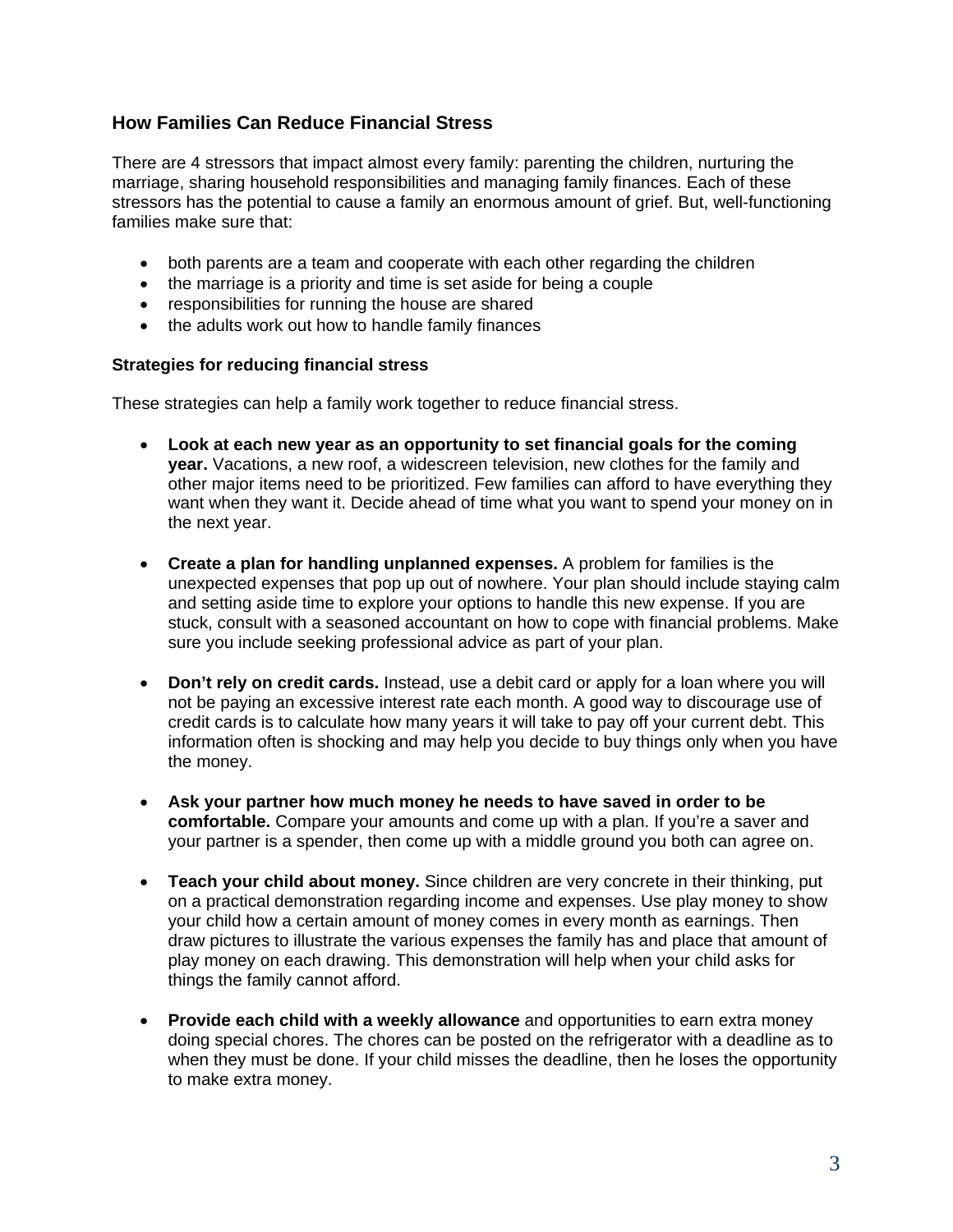• **If one parent is out of a job, explain to the child the need to cut back temporarily until both parents are working again.** Do not burden your child with the details of your financial situation. There isn't anything a child can do about a late mortgage payment other than worry about losing the house, which does not help a child.

By Kenneth N. Condrell, PhD © 2007-2008 Achieve Solutions®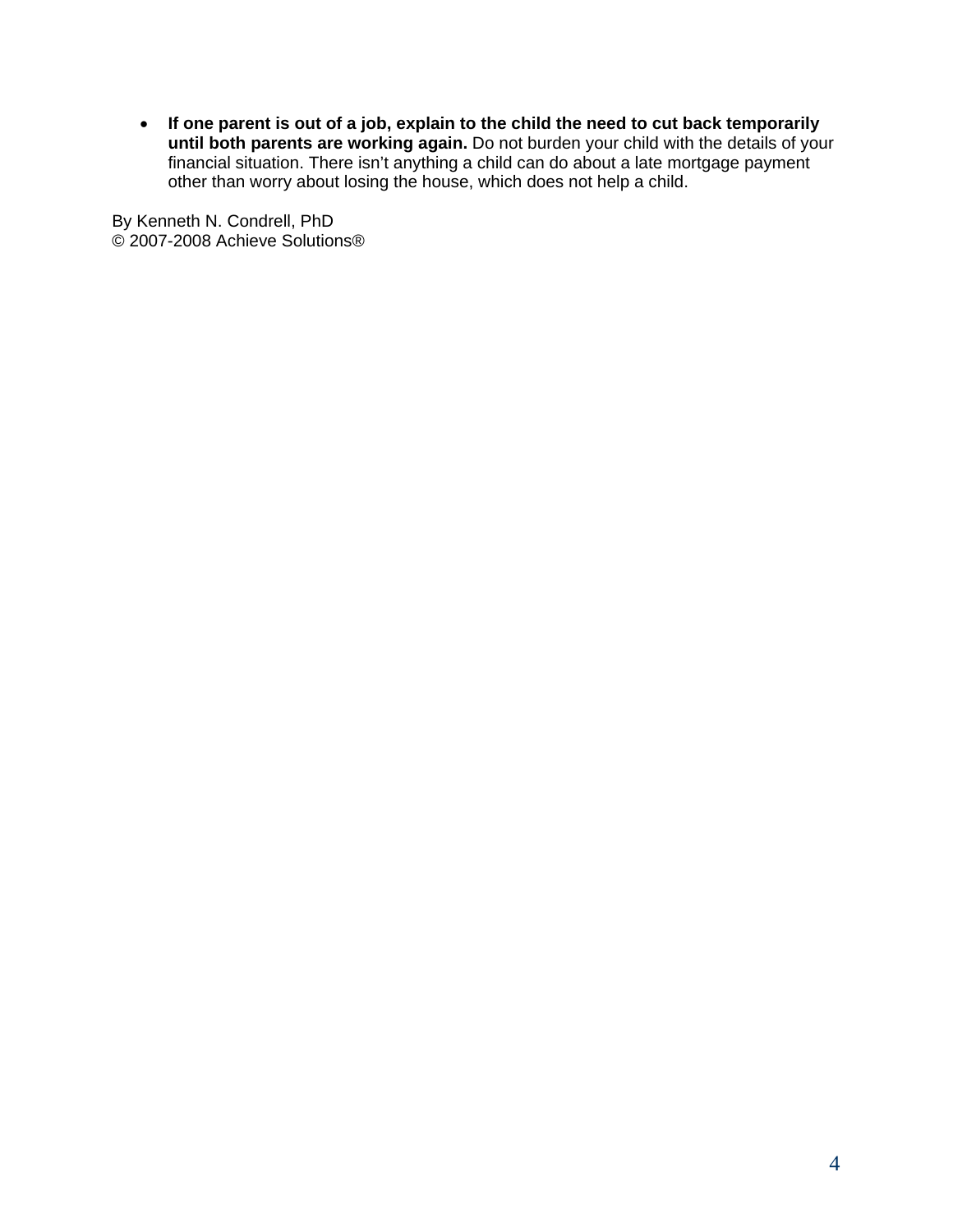## **Managing Your Stress in Tough Economic Times**

As talk of falling housing prices, rising consumer debt and declining retail sales bring up worries about the nation's economic health, more Americans feel additional stress and anxiety about their financial future.

Money is often on the minds of most Americans. In fact, money and work are two of the top sources of stress for almost 75 percent of Americans, according to one American Psychological Association survey. Add to the mix headlines declaring a looming economic recession, and many begin to fear how they can handle any further financial crunch.

But, like most of our everyday stress, this extra tension can be managed. Psychologists first recommend taking pause and not panicking. While there are some unknown effects in every economic downturn, our nation has experienced recessions before. There are also healthy strategies available for managing stress during tough economic times.

Here are tips to help you deal with your stress about money and the economy:

- **Pause but don't panic.** There are many negative stories in newspapers and on television about the state of the economy. Pay attention to what's happening around you, but refrain from getting caught up in doom-and-gloom hype, which can lead to high levels of anxiety and bad decision making. Avoid the tendency to overreact or to become passive. Remain calm and stay focused.
- **Identify your financial stressors and make a plan.** Take stock of your particular financial situation and what causes you stress. Write down specific ways you and your family can reduce expenses or manage your finances more efficiently. Then commit to a specific plan and review it regularly. Although this can be anxiety-provoking in the short term, putting things down on paper and committing to a plan can reduce stress. If you are having trouble paying bills or staying on top of debt, reach out for help by calling your bank, utilities or credit card company.
- **Recognize how you deal with stress related to money.** In tough economic times some people are more likely to relieve stress by turning to unhealthy activities like smoking, drinking, gambling or emotional eating. The strain can also lead to more conflict and arguments between partners. Be alert to these behaviors—if they are causing you trouble, consider seeking help from a psychologist or community mental health clinic before the problem gets worse.
- **Turn these challenging times into opportunities for real growth and change.** Times like this, while difficult, can offer opportunities to take stock of your current situation and make needed changes. Think of ways that these economic challenges can motivate you to find healthier ways to deal with stress. Try taking a walk—it's an inexpensive way to get good exercise. Having dinner at home with your family may not only save you money, but help bring you closer together. Consider learning a new skill. Take a course through your employer or look into low-cost resources in your community that can lead to a better job. The key is to use this time to think outside the box and try new ways of managing your life.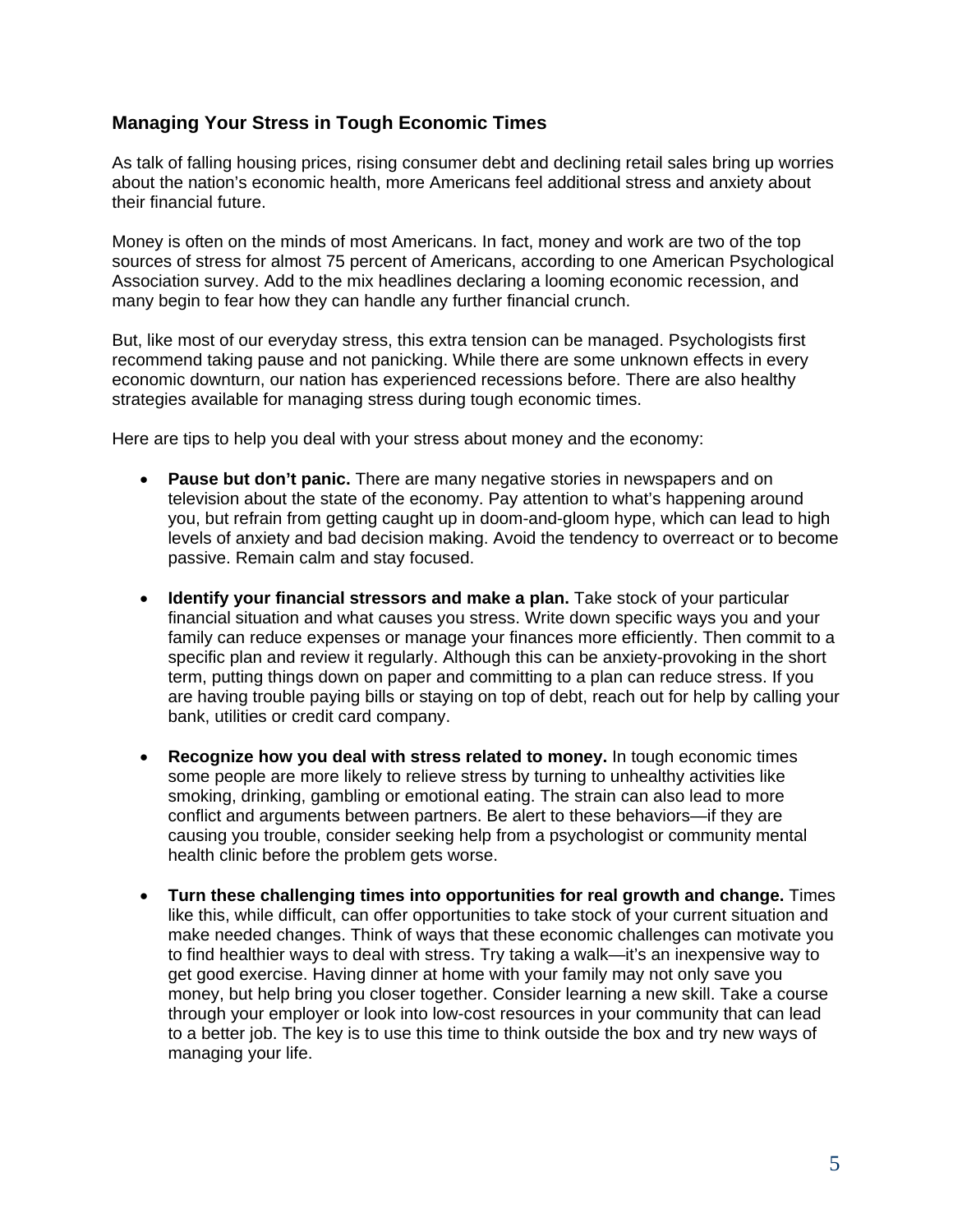• **Ask for professional support.** Credit counseling services and financial planners are available to help you take control over your money situation. If you continue to be overwhelmed by the stress, you may want to talk with a psychologist who can help you address the emotions behind your financial worries, manage stress, and change unhealthy behaviors.

© 2008 American Psychological Association. Used with permission.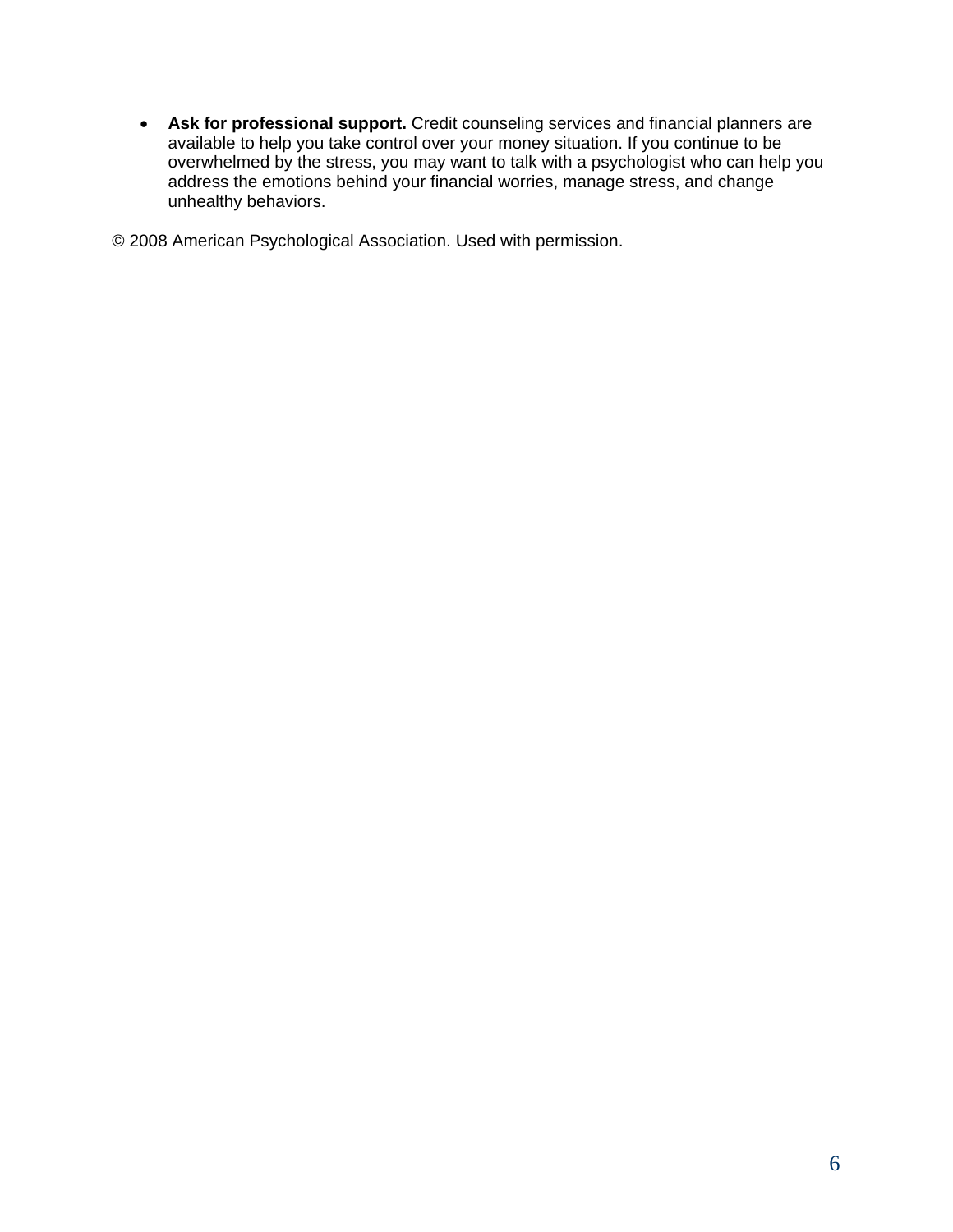## **Tough Times Can Magnify Mental and Emotional Health Issues: Be Aware and Remember Your EAP Is Here To Help**

In times of added stress or uncertainty, many people who are already living with mental or emotional health challenges—including depression, anxiety, post-traumatic stress disorder (PTSD), grief, and addiction—may experience even more trouble coping or may find it more difficult to maintain sobriety or avoid unhealthy behaviors.

"Someone close to you might be hinting that they are experiencing more stress or more difficulty coping. Or you may notice a change in a loved one's behavior, such as drinking more than usual, or having alcohol every evening when they never did before," comments David Yonkin, Senior EAP Consultant and Licensed Clinical Social Worker. Difficult times mean that we can be walking a fine line between avoiding drug and/or alcohol use, overeating, overspending, or gambling and being at risk for addiction.

Mr. Yonkin states that having a heightened awareness of this possible risk in our own lives or those near to us can help us catch an emerging problem before it becomes serious. He also cautions that being aware of triggers—people, places, or things that we associate consciously or subconsciously with unhealthy behaviors—can help us stay healthy and sober. Additionally, this veteran mental health professional urges us to remember that alcohol is actually a depressant that can worsen depression or sadness, and exacerbate sleep problems. Also, overeating can contribute to feeling bad psychologically and physically. "But being aware of our support systems is critical to staying healthy, especially during challenging situations" states Yonkin.

Julie Klein, also a front-line EAP clinician, adds that people being treated for a mood disorder or other mental health problem should notify their doctor in case an adjustment is needed in their medication." Ms. Klein also reminds us that we need to be mindful of our feelings. "People need to remember to 'check in' with themselves, their moods, and their thoughts" states Ms. Klein.

The following tips can help you access support to handle stress.

#### **How the EAP Can Help**

Through counseling, people can learn coping techniques and problem solving skills to help them deal with problems. Your Employee Assistance Program, or EAP, is an important source of free and confidential assistance 24 hours a day, seven days a week. You or a family member can speak with an experienced, licensed mental health Counselor who will

- Assess your situation
- Offer support
- Provide referrals in your area to licensed Counselors and/or support groups and community programs
- Send you information to help you understand your situation

## **Some Tips From Your EAP Professionals**

#### **Things to Remember When Coping With Troubling Times**

• It's normal to experience a higher stress level during times of uncertainty.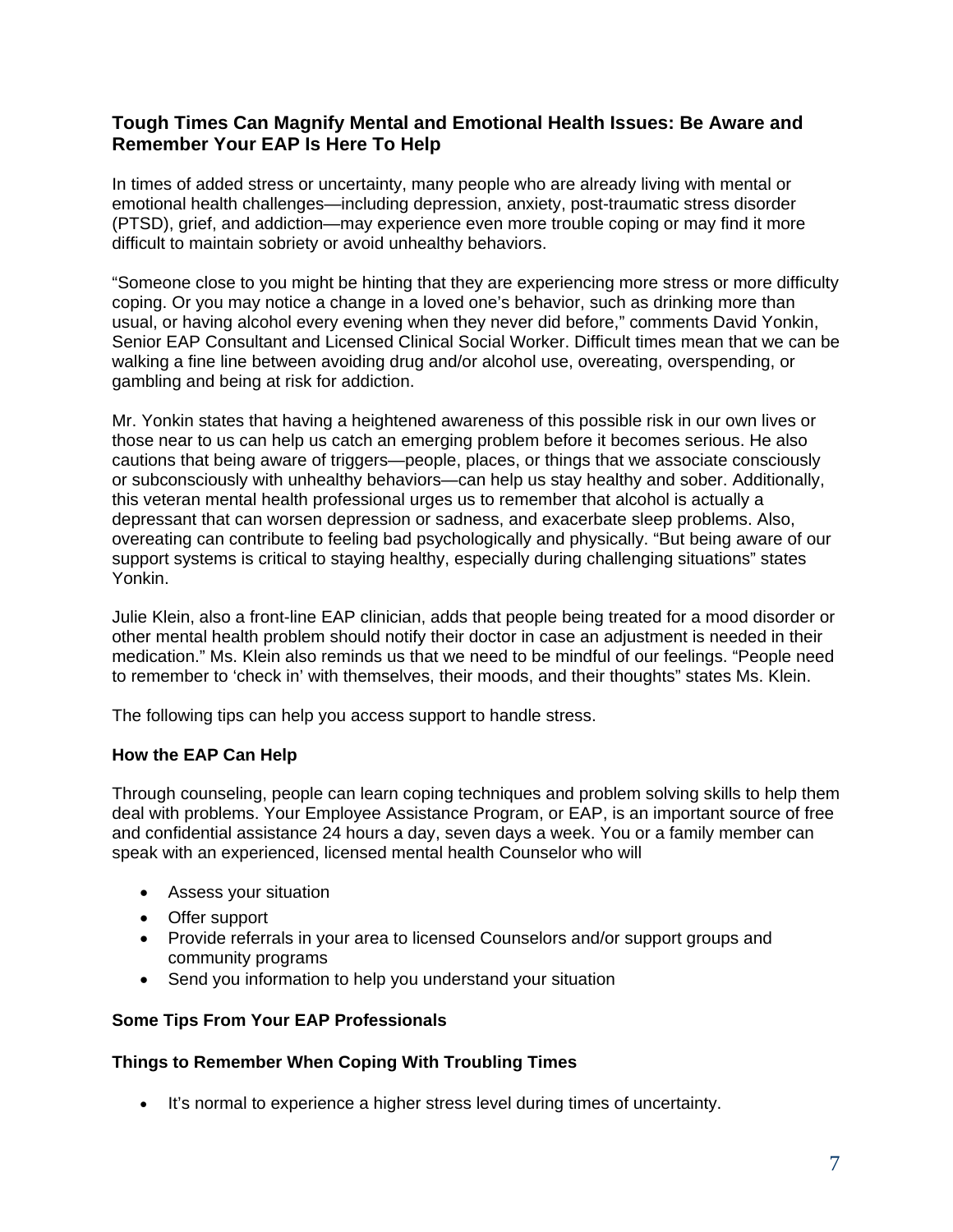- It's normal to feel anxious about how you and your family might cope with the unknown or anticipated difficulties.
- Sadness, grief, and anger are some of the normal reactions to abnormal events.
- Acknowledging our feelings helps us deal with them so we can move toward proactive problem-solving.
- Focusing on your strengths and abilities will help you to cope.
- Accepting help from your EAP and community programs and resources is healthy.

#### **Signs that Adults Need Stress Management Assistance**

- Difficulty communicating thoughts
- Trouble sleeping
- Feeling easily frustrated or difficulty controlling anger
- Increased use of drugs/alcohol
- Overeating or binge-eating
- Limited attention span or trouble concentrating
- Decreased work performance
- Headaches, stomach problems, and colds or flu-like symptoms
- Disorientation or confusion
- Reluctance to leave home
- Increased depression or sadness; crying easily
- Feelings of hopelessness
- Mood swings
- Increased guilt and self-doubt

#### **Ways to Ease the Stress**

- Talk with someone about your feelings even though it may be difficult.
- Take steps to promote your own physical and emotional healing by maintaining your daily life patterns or by adjusting them (e.g., healthy eating, rest, exercise, relaxation, meditation).
- Maintain a normal household and daily routine, limiting demanding responsibilities placed on you and members of your family.
- Spend time with supportive family and friends.
- Attend meetings of support groups and/or twelve-step groups in your community, and/or get in touch with your 12-step sponsor. Your EAP can help you find groups that meet your needs.
- Establish a family plan to help secure your financial situation. This may include developing a workable budget or modifying an existing budget. Discuss how each family member can participate. Feeling that there is something that you can do will enable you to feel more in control of your life.

**When to Seek Help:** If self-help strategies are not helping or you find that you are using drugs or alcohol in order to cope, or you are experiencing increasingly troubling emotions, you may wish to seek assistance. Your EAP is an important resource for free and confidential assistance.

© Harris, Rothenberg International, LLC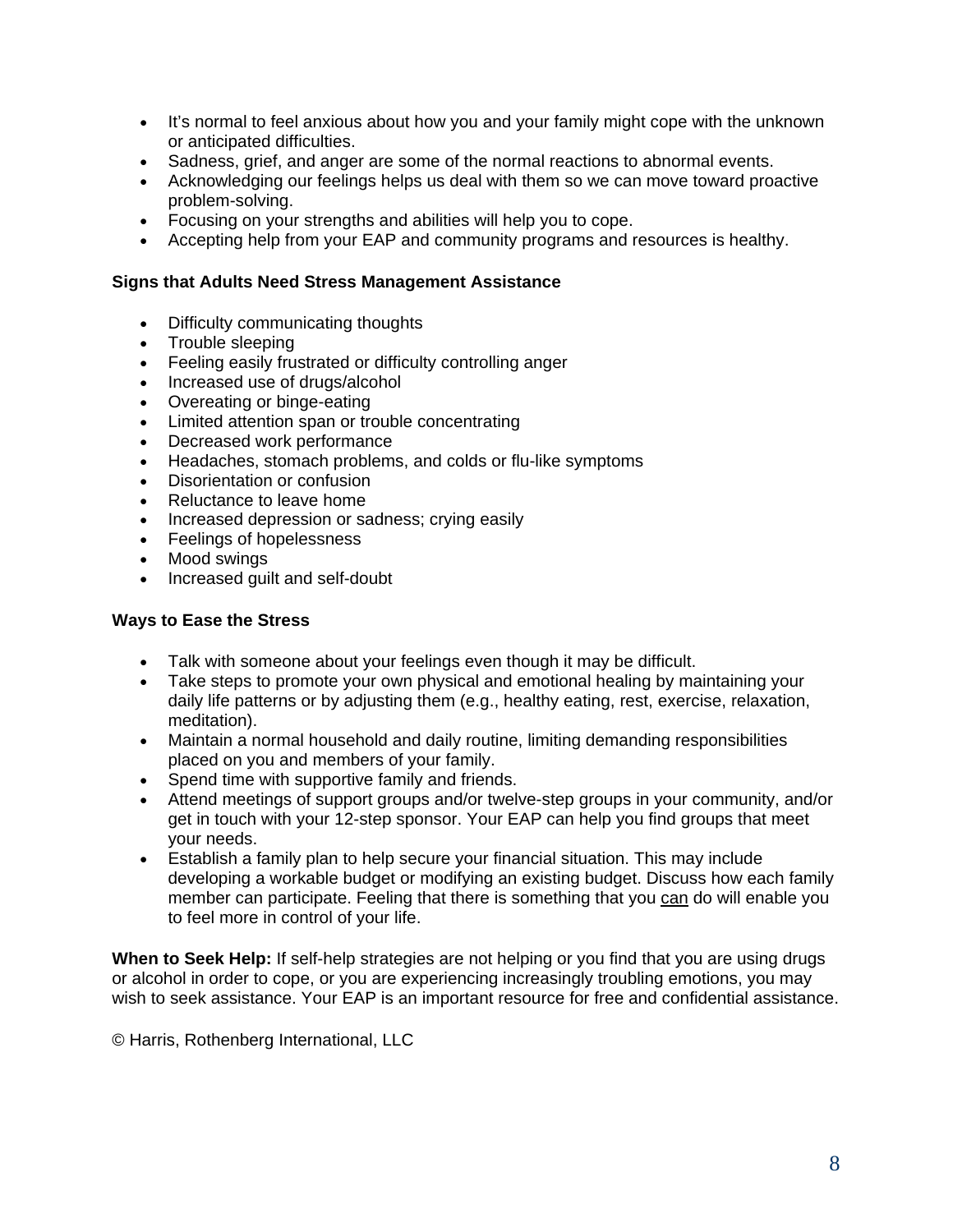## **Dealing With Creditors**

You're far from alone if you have trouble with debt. And there are plenty of people out there who say they're willing to help you—with credit counseling, debt consolidation and other fixes. But what if you want to stay in control of your finances and your credit as much as possible, and try to solve your problems on your own by dealing with your creditors directly?

## **Timing**

Experts say debtors have a good chance of working out mutually agreeable payment plans with creditors—but only by acting early. Timing is critical. You should contact creditors immediately if you find you're having trouble paying bills. The longer you wait, the worse the problem will become and the shorter the time for dealing with it. Once your accounts have been turned over to a collection agency, it's too late. At that point, as the Federal Trade Commission notes, "your creditors have given up on you."

#### **Communication**

The other factor in the problem-solving equation is communication. It's better to let creditors know up front about your problem before it becomes obvious to them through your failure to pay. Jamshed B. Gandi, a certified public accountant (CPA) in San Francisco, Calif., says, "The creditor has to understand the debtor's situation, and that comes from communication." Gandi, who has worked with both creditors and borrowers, says creditors in particular want to know if the debtor's problem is temporary, like a break in business revenue or personal income likely to last three to six months.

Gandi says creditors are inclined to give such debtors a chance. If the debtor works out a deal and still slips up on payments, the problem is clearly no longer "temporary." So it's up to the debtor to follow through, because second chances may not be so easy to come by.

#### **Where do you start?**

Faced with a break in income, such as a job loss, that is likely to cause trouble with debt payments across the board, a debtor may suddenly face a frightening array of loans to deal with, from home and auto loans to credit card and store accounts. Where do you start?

Neil Debagian, a CPA in Plymouth Meeting, Pa., points out that you need to find out who your creditors are before you can contact them. And in doing that, he says, you may learn you have fewer creditors than you thought. You might have several credit cards with the same lender.

You may also have some accounts with small balances—like \$100 or less—that creditors might be willing to close out for some fraction of the balance rather than going through the time and effort of collecting. "You don't want to lose sight of the fact that if there are de minimus accounts outstanding, [the creditors] just want to hear from you and to hear you can't pay it," says Debagian. "It's in their interest to settle at cents on the dollar." But he warns against repeat performances. "You don't want to have that conversation more than two or three times," he says.

#### **Tips for talking with collection departments**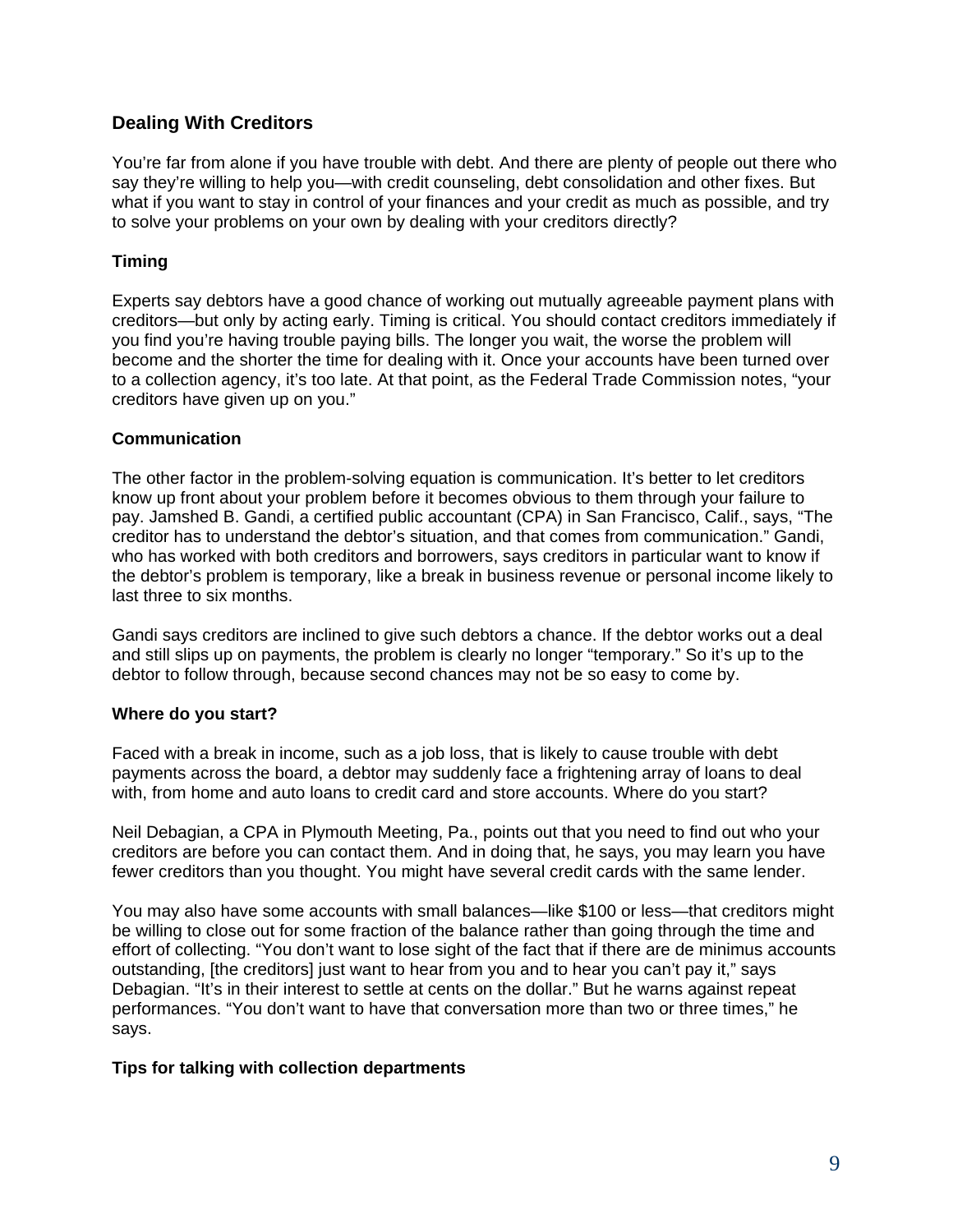Debagian has other tips for talking with your creditors' collection department. When you call, he says, tell them you want them to understand your situation—and stay calm. "It's never appropriate to deal emotionally with any of this stuff." If the first person you talk to balks at negotiating, move up the line to a supervisor and explain, politely, that you're serious about working out a solution. And whatever you offer, be sure you're able to follow through. "Underpromising and over-delivering is better than over-promising and under-delivering," Dabagian says.

The point to remember is that creditors and debtors both want the same thing: For as much of the debt to be repaid as possible. The alternatives, from repossession to bankruptcy to the cutting of services like water and power, are all worse from the creditors' point of view. "They certainly don't want your house and they don't want you not using their utilities," says Dabagian. But they also can't wait for their money indefinitely. Problems can be worked out, but not if debtors wait for the problems to solve themselves.

#### **Resources**

The FTC's Web site (www.ftc.gov) has numerous articles covering all aspects of consumer credit, including information on dealing with creditors and learning one's rights in the collection process. The menu of consumer credit articles is at www.ftc.gov/bcp/menus/consumer/credit.shtm.

Sources: Federal Trade Commission; Jamshed Gandi CPA, partner, Bertorelli, Gandi, Won & Behty, San Francisco, Calif.; Neil Dabagian CPA, partner, HJ Financial Group, Plymouth Meeting, Pa.

By Tom Gray © 2003-2008 Achieve Solutions®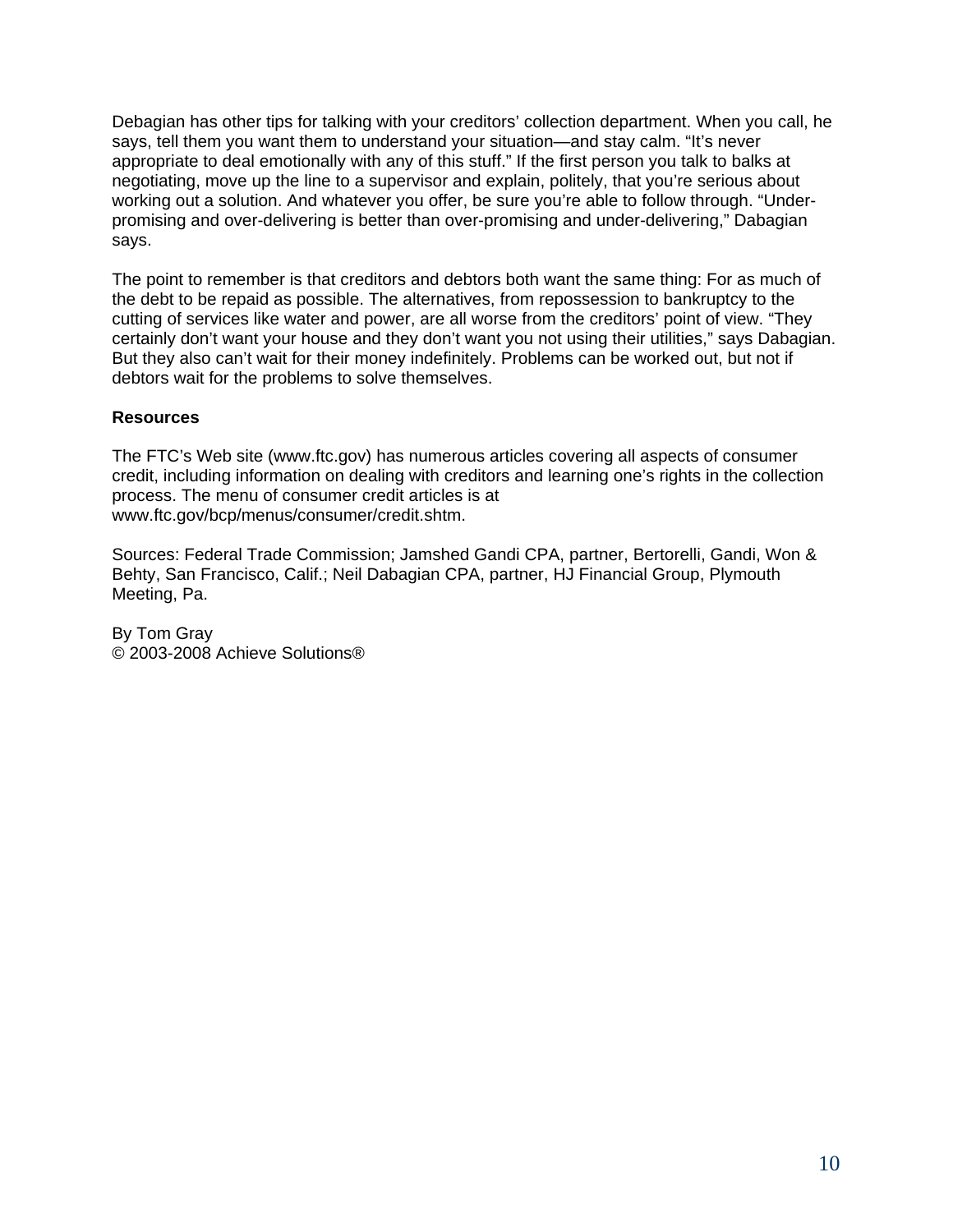## **Help Is Available for Mortgage Issues**

Many homes in the last few years were purchased or refinanced with adjustable-rate loans that allowed the buyer to pay only the interest, or less, for a set period of time, after which the loan interest rate re-sets at a higher rate. For many, this initial period of time is now coming to an end. Rates are adjusting upward and causing monthly payments to become a challenge for some homeowners to pay, and in some cases, their mortgage payment has become unaffordable. Refinancing to lower the payment may be difficult, as home values in many areas have been dropping as well. If you are having trouble making your mortgage payment, here are some key things to keep in mind:

- 1. **It is important for you to get a financial consultation through your employee assistance plan (EAP)** if you are experiencing difficulty now, or anticipate problems meeting your expenses in the near future. Getting a financial consultation can help you identify areas in your budget where you can reduce expenses in order to make your mortgage payment, make trade-offs that can prevent problems later, as well as enable you to make an informed decision regarding the options available to avoid foreclosure, if needed.
- 2. **In many cases you can work things out with the lender directly.** Contact the lender as soon as you know you are having trouble keeping up with your mortgage payment. If you contact them, lenders are often motivated to offer alternatives to foreclosure, such as modified payments, extended contracts, etc.

When calling your lender to negotiate additional time or a modified payment plan, ask to speak to the lender's loss mitigation department to do a "work-out" plan, instead of talking to the lender's collection department. A "work-out" plan will be your way to get back on track with your payments, with your lender's cooperation. Talking to the lender's collection department may not be as helpful; their job is to collect the full payment to bring the account current, without offering opportunities for a "work-out".

- 3. **If you are having trouble communicating effectively with your lender, contact a Housing and Urban Development (HUD)-approved housing counselor.** Housing counselors can help you understand the law, organize your finances, and represent you in negotiations with your lender, if needed. To find a HUD-approved housing counselor near you, call (800) 569-4287 or TTY (800) 877-8339, or check HUD's Web site at www.hud.gov.
- 4. **Avoid foreclosure prevention companies.** They will charge you a hefty fee (often 2 or 3 month's mortgage payment) for information and services your lender or a HUDapproved housing counselor will provide for little or no cost.
- 5. **Be aware of foreclosure recovery scams.** Never sign a legal document without reading and understanding all the terms.
- 6. **If you are considering bankruptcy, be sure and get advice from a qualified attorney**.

#### **If you can no longer afford the home**

If you cannot afford to keep your home, discuss these possibilities with your lender: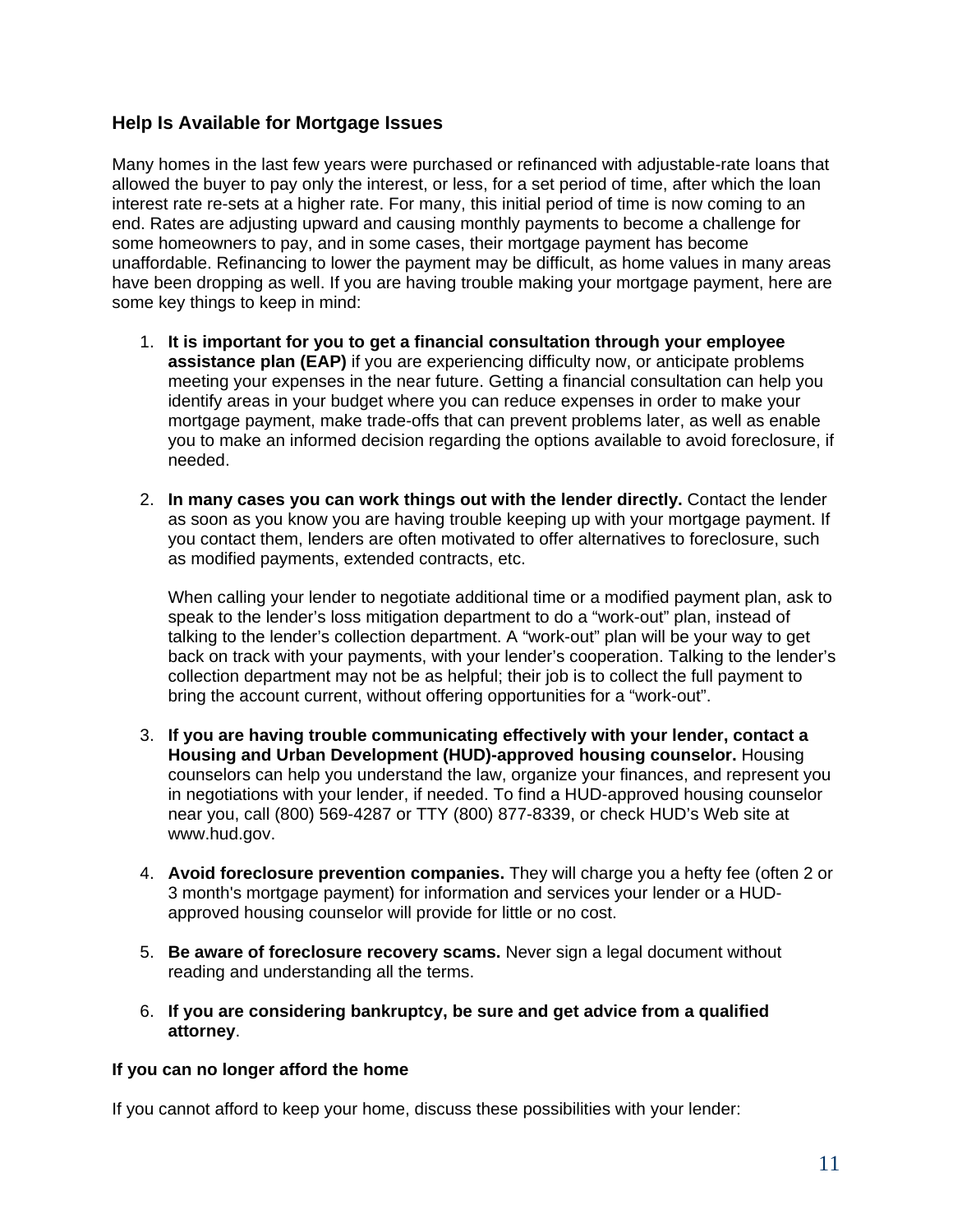- **Sell the home:** If you are behind on your mortgage payment and you can no longer afford your home, your lender will usually give you a specific amount of time to find a purchaser and pay off the total amount owed. You will be expected to use the services of a real estate professional that can aggressively market the property. If you need to sell your home, you'll have to answer many questions. You'll need to find how much your house is actually worth, and you'll have to find a real estate agent you feel can sell the home within the amount of time allowed by the lender.
- **Pre-foreclosure sale or short payoff:** If you can't sell the property for the full amount of the loan, your lender may accept less than the amount owed. Financial help may also be available to pay other lien holders and/or help toward some moving costs. You may qualify if:
	- o the loan is at least 2 months delinquent
	- o you (or your real estate professional) can sell the house within 3 to 5 months
	- o a new appraisal (obtained by your lender) shows that the value of your home meets HUD program guidelines
- **Assumption:** A qualified buyer may be allowed to take over your mortgage, even if your original loan documents state that it is non-assumable.
- **Deed-in-lieu of foreclosure:** As a last resort, you "give back" your property to the lender, and the debt is forgiven. This will not save your house, but it is less damaging to your credit rating. This option might sound like the easiest way out, but it has limitations. You usually have to try to sell the home for its fair market value for at least 90 days before the lender will consider this option. This option may not be available if you have other liens, such as other creditor judgments, second mortgages, IRS or state tax liens. The foreclosure process allows the lender to clear the property's legal title of these other notes and liens.

Keep in mind that with 2 of the options mentioned above (pre-foreclosure sale/short payoff and deed-in-lieu of foreclosure), where the lender is canceling or forgiving the debt, you may have to report the forgiven amount as income for tax purposes, depending on the circumstances. When you borrowed the money, you were not required to include the loan proceeds in income because you had an obligation to repay the lender. When that obligation is subsequently forgiven, the amount you received as loan proceeds is reportable as income because you no longer have an obligation to repay the lender.

As part of your decision making process regarding your home mortgage, you should check with a tax advisor to find out potential tax consequences associated with any decision you make. In addition to the tax considerations, it is important to understand that any time the lender agrees to accept less than the balance due on the loan, there is typically going to be a negative entry on the borrower's credit report that remains for at least 7 years, as well as a negative impact to the their credit score.

#### **Help for military personnel**

Reservists, guardsmen and other military personnel can find answers to questions about mortgage payment relief and protection from foreclosure provided by the Servicemembers Civil Relief Act of 2003 (formerly The Soldiers' and Sailors' Civil Relief Act of 1940).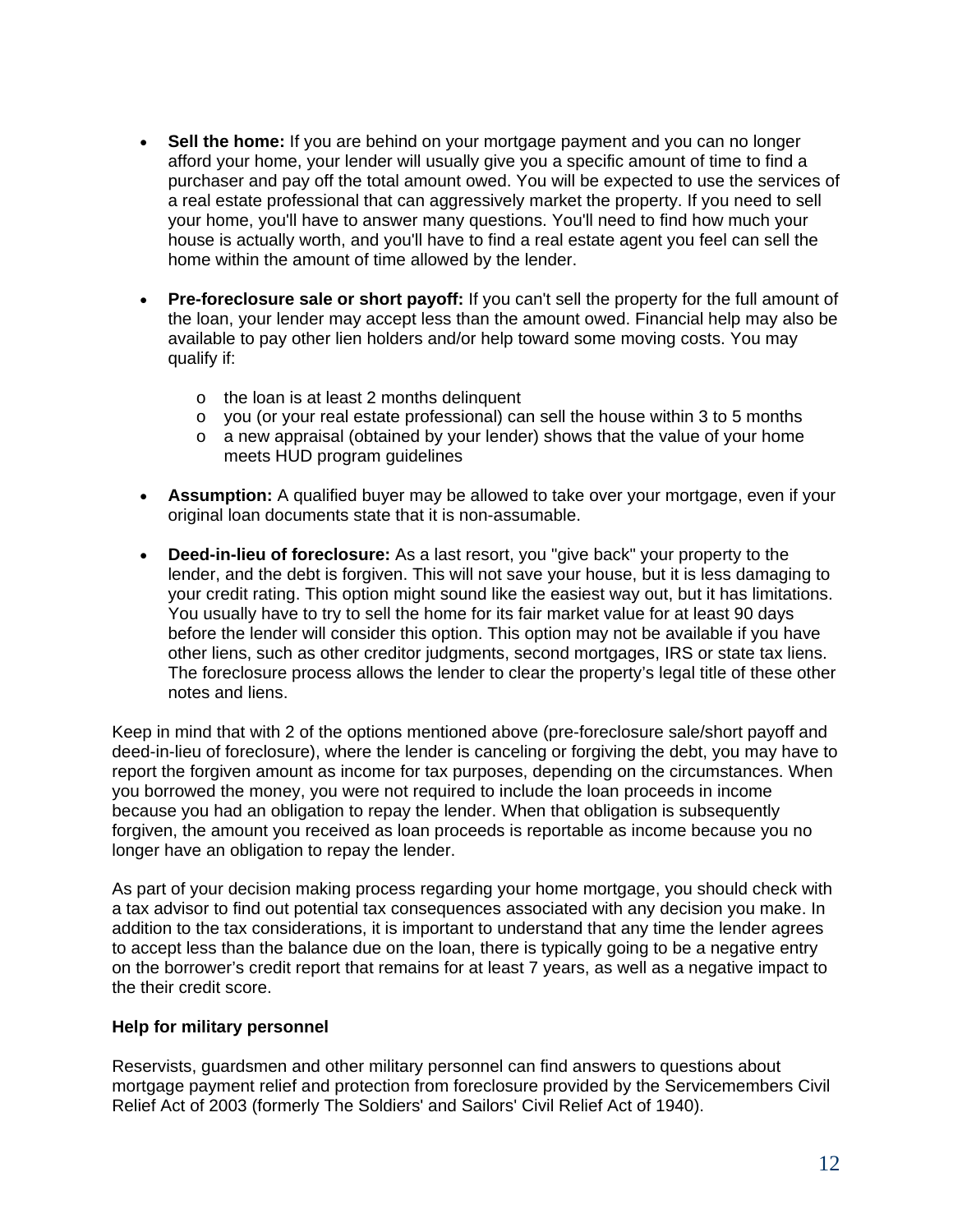The Servicemembers Civil Relief Act of 2003 limits interest that may be charged on mortgages taken out by a servicemember (including debts incurred jointly with a spouse) before he or she entered into active military service. At your request, lenders must reduce the interest rate to no more than 6 percent per year during the period of active military service and recalculate your payments to reflect the lower rate. This provision applies to both conventional and governmentinsured mortgages. The Act applies to active duty military personnel who had a mortgage obligation before enlistment or before being ordered to active duty.

This includes:

- members of the Army, Navy, Marine Corps, Air Force, Coast Guard
- commissioned officers of the Public Health Service and the National Oceanic and Atmospheric Administration engaged in active service
- Reservists ordered to report for military service
- people ordered to report for induction (training) under the Military Selective Service Act
- Guardsmen called to active service for more than 30 consecutive days

In limited situations, dependents of military personnel are also entitled to protections. For more information, see the Housing and Urban Development (HUD) Web site at www.hud.gov/offices/cpd/about/hudvet/library/scra.cfm.

#### **Foreclosure and the IRS**

The IRS urges struggling homeowners to consider their options carefully before giving up their homes through foreclosure. The following is an excerpt from the Internal Revenue Service (IRS) Web site, (www.irs.gov/newsroom/article/0,,id=174022,00.html) regarding tax considerations for those who go through foreclosure:

"Under the tax law, if the debt wiped out through foreclosure exceeds the value of the property, the difference is normally taxable income. But a special rule allows insolvent borrowers to offset that income to the extent their liabilities exceed their assets.

The IRS cautions that under the law, relief may be limited or unavailable in some situations where, for example, part or all of a home was ever used for business or rented out.

Borrowers whose debt is reduced or eliminated receive a year-end statement (Form 1099-C) from their lender. By law, this form must show the amount of debt forgiven and the fair market value of property given up through foreclosure. Though the winning bid at a foreclosure auction is normally a property's fair market value, it may not necessarily reflect its true value in some cases. The IRS urges borrowers to check the Form 1099-C carefully. They should notify the lender immediately if any of the information shown on their form is incorrect. Borrowers should pay particular attention to the amount of debt forgiven (Box 2) and the value listed for their home (Box 7)."

#### **Pick up the phone**

If you are having problems making your mortgage payment, keep in mind, most people are embarrassed to discuss money problems with others or believe that if lenders know they are in trouble, they will rush to collection or foreclosure. The good news is that lenders want to help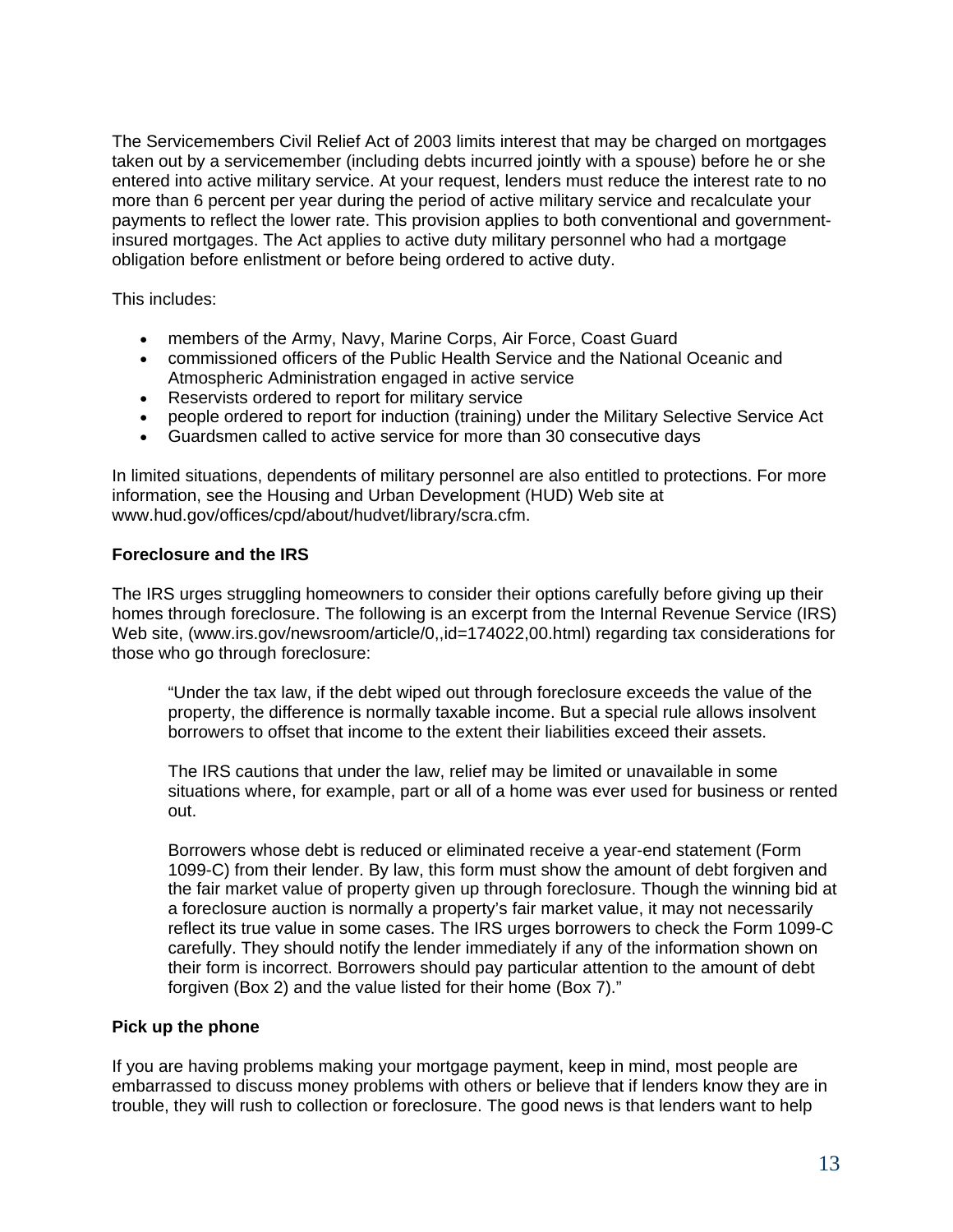borrowers keep their homes. Foreclosure is expensive for lenders, mortgage insurers and investors. Now more than ever, it is important to get advice and help. Calling your EAP is a great place to start.

© 2007 CLC Inc. This content may not be used, reproduced or distributed in any manner, in whole or in part, without the prior written consent of CLC Incorporated.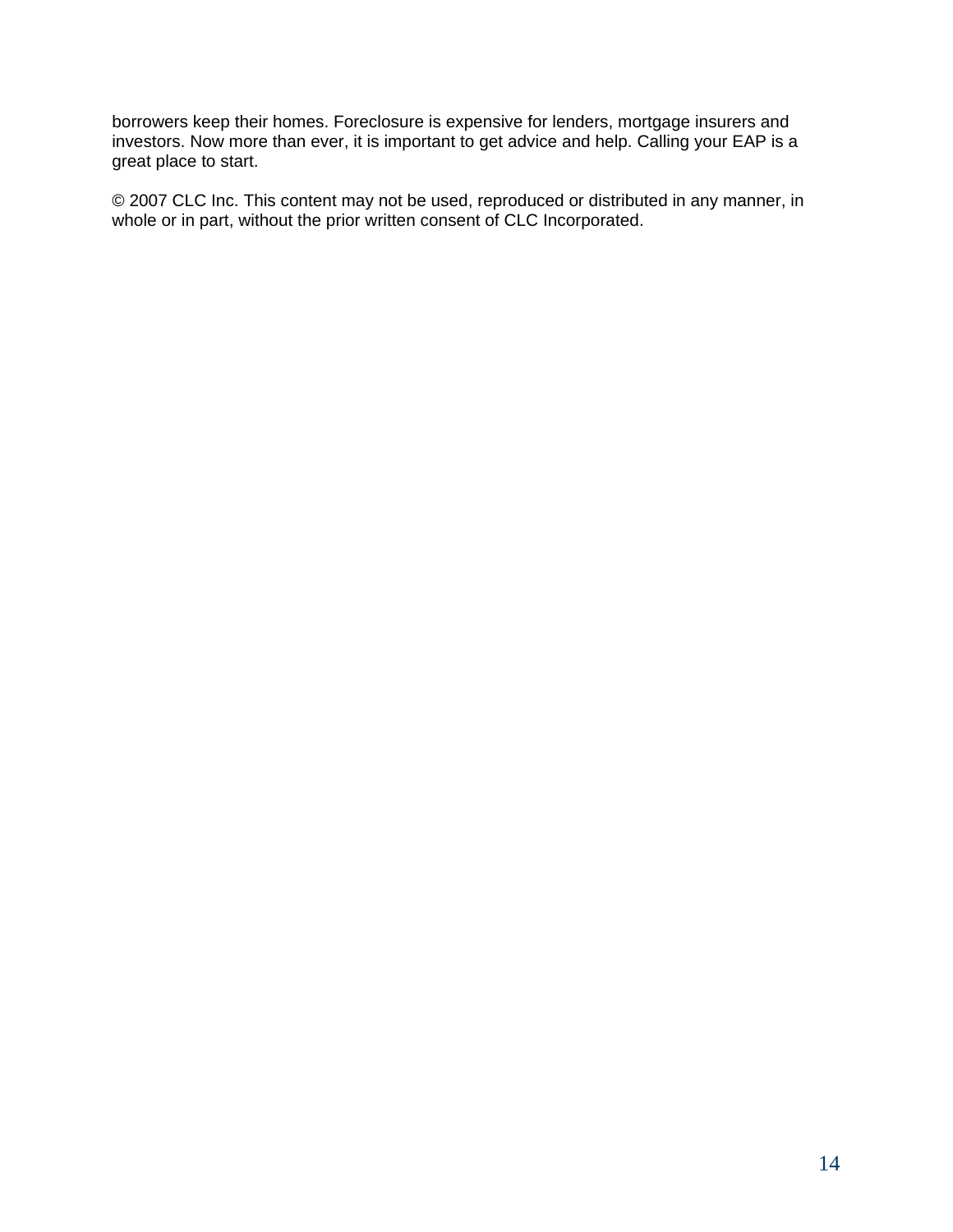## **Webliography**

#### **Mental Health and Emotional Well-being Resources**

#### **American Psychological Association**

#### http://www.apa.org/

Features information on an extensive list of emotional health topics as well as a "psychology glossary." Has an online tool to help visitors find a psychologist in their area.

#### **Anxiety Disorders Association of America**

#### http://www.adaa.org/

The site includes information about the prevention and treatment of anxiety disorders. Features downloadable publications and an online bookstore. Has an online tool to help visitors find a therapist or support group in their area.

#### **Families for Depression Awareness**

#### www.familyware.org

Provides information, guides and podcasts for people with depression and their family members.

#### **Healthy Minds. Healthy Lives**

#### www.healthyminds.org

Provides a list of mental health disorders and topics including information about confidentiality and choosing a therapist. Has an online tool to help you locate a psychiatrist in your area.

#### **Mental Health America**

#### http://www.nmha.org/

Includes fact sheets about mental health disorders in English and Spanish. Lists resources for getting help and paying for care.

#### **National Alliance on Mental Illness**

#### http://www.nami.org/

Includes information on mental health topics and treatment and links to organizations in your area that can provide support and treatment.

#### **National Institute of Mental Health**

http://www.nimh.nih.gov/index.shtml

Features articles and publications in English and Spanish about mental health disorders, their treatment, and recovery.

#### **National Suicide Prevention Lifeline**

www.suicidepreventionlifeline.org

A 24-hour, toll-free suicide prevention service available to anyone in suicidal crisis. Includes information in English and Spanish on where to go to seek help, and has a list of local suicide crisis centers.

#### **The International Foundation for Research and Education on Depression (iFred)**  www.ifred.org

Features information for those suffering from depression, their friends and family members.

#### **The Substance Abuse & Mental Health Services Administration Center for Mental Health**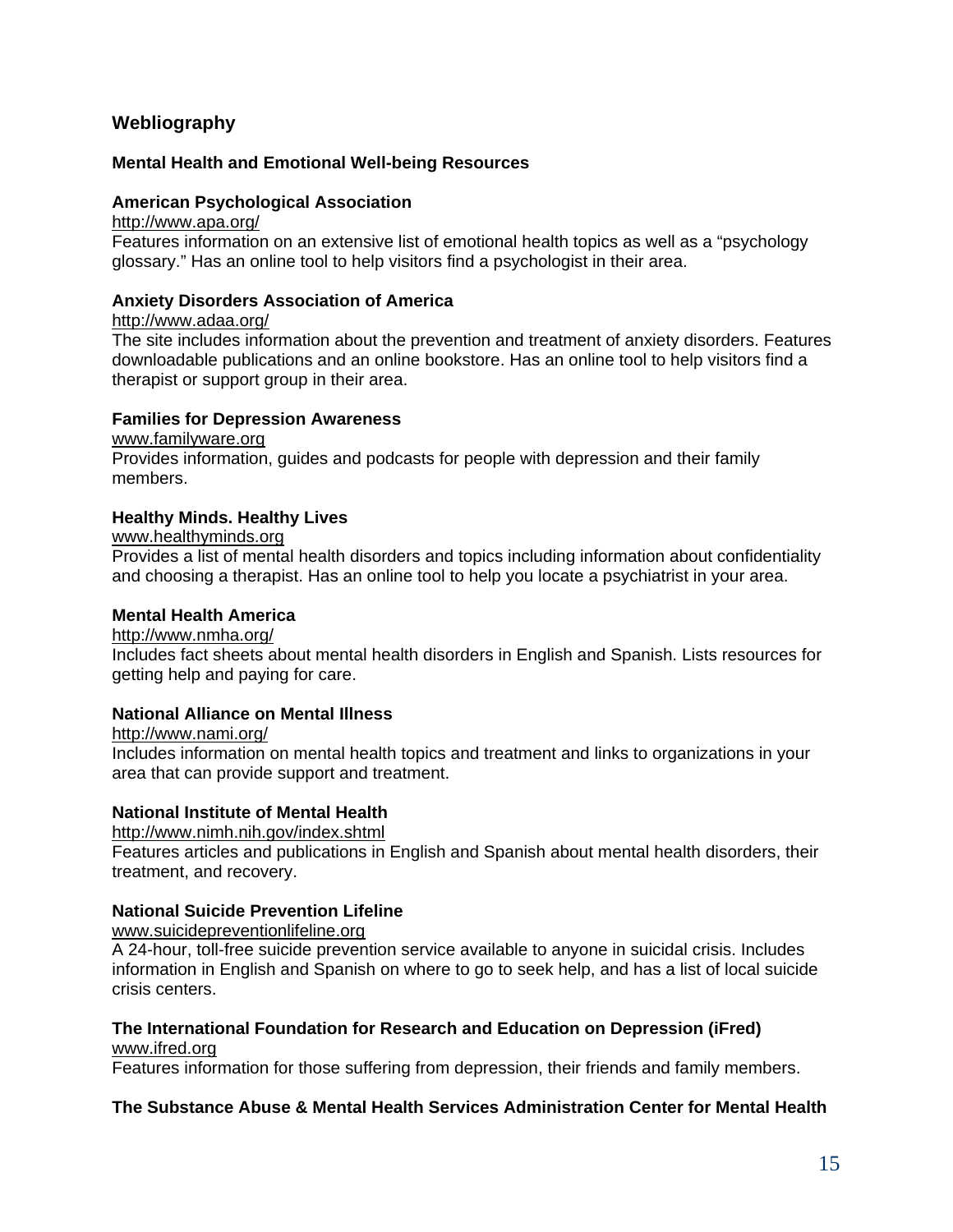#### **Services**

#### www.mentalhealth.org/default.asp

Provides information (in English and Spanish) about mental health via a toll-free telephone number, a Web site, and more than 600 publications.

#### **Financial Literacy and Debt Management Resources**

#### **360 Degrees of Financial Literacy**

http://www.360financialliteracy.org

360 Degrees of Financial Literacy, the website of the American Institute of Certified Public Accountants, provides clear informational articles, online tools, and FAQs related to finances throughout the life cycle, from beginning to save to buying a home to paying for long-term care. Also features an ask-the-expert option called "Ask the Money Doctor."

#### **AnnualCreditReport.com**

#### https://www.annualcreditreport.com/

The official site to help consumers to obtain their free credit report. This central site allows you to request a free credit file disclosure, commonly called a credit report, once every 12 months from each of the nationwide consumer credit reporting companies: Equifax, Experian and TransUnion. (NOTE: Watch out for other websites or services that may charge you for your credit report.)

#### **BankRate.com**

#### http://www.bankrate.com/brm/default.asp

This site offers many resources for anyone who needs to manage their money, credit, debt, taxes, or savings. BankRate provides rate comparison tools, calculators, and educational materials.

#### **Choose to Save**

#### http://www.choosetosave.org/

This website is dedicated to raising awareness about the need to plan and save for long-term personal financial security.

#### **Consumer Credit Counseling Services**

#### http://www.cccsintl.org

The CCCS offers free credit and debt counseling as well as online financial education information for adults and children. Users can also access an electronic checkbook balancing tool.

#### **Federal Trade Commission**

#### http://www.ftc.gov

This government website includes informative articles in the Consumer Protection section. In the left navigation panel, select "Credit and Loans" for helpful information on dealing with mounting debt (see the article "Knee Deep in Debt") and looking for a legitimate credit counseling service. Other sections offer materials on identity theft, avoiding fraud, online shopping, and other important issues. Many articles are also available in Spanish.

#### **Feed the Pig**

http://www.feedthepig.org/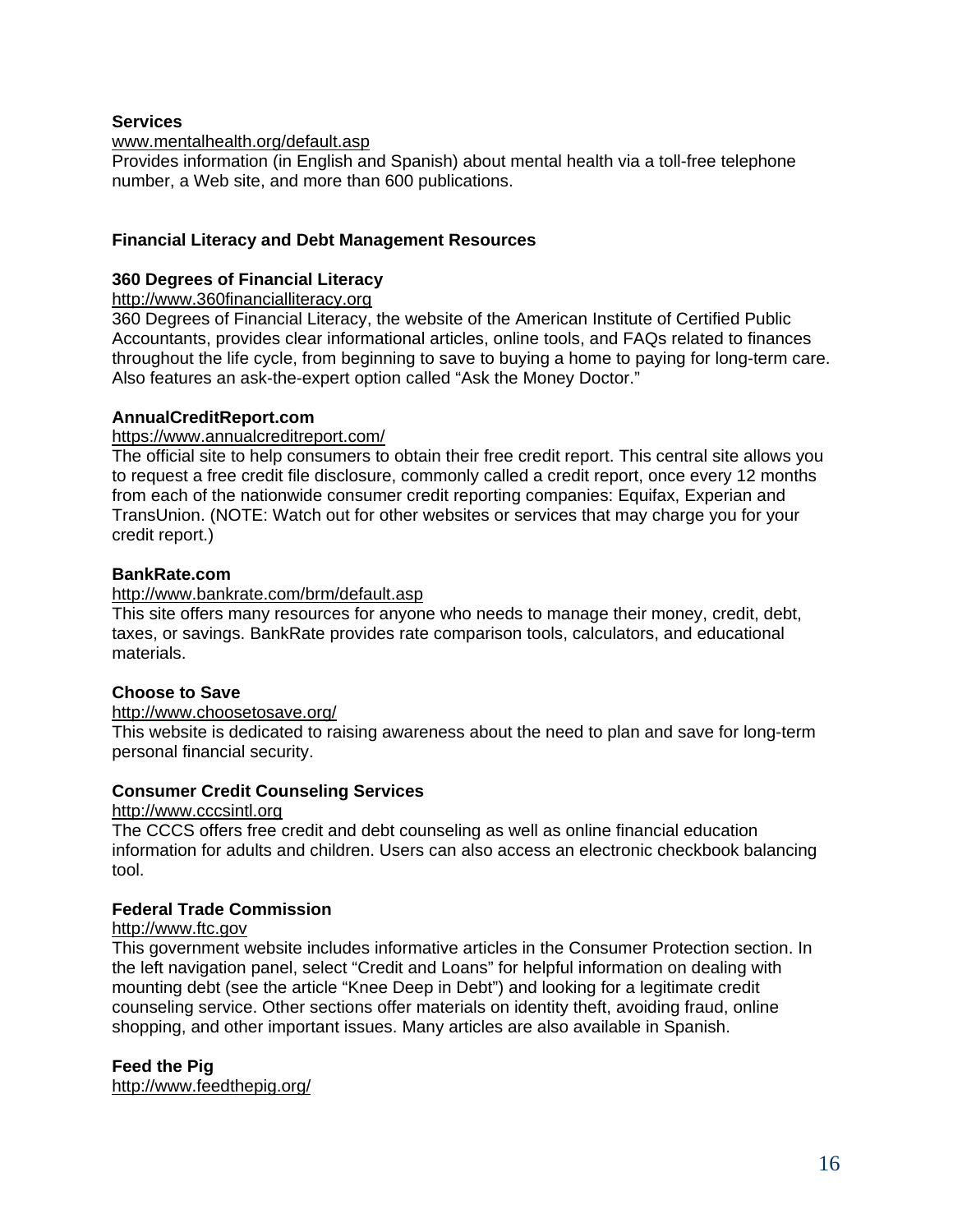Feed the Pig is a new national public service campaign from the American Institute of Certified Public Accountants (AICPA) and The Advertising Council. The "pig" is not the inner consumer, but rather the piggy bank! The site features a Lunch Savings Calculator and a Credit Card Pavoff Calculator, both of which will give users an eye-opening jolt of financial reality. Other tools include a Personal Cash Flow Worksheet and an Emergency Savings Calculator. The site also features a free e-newsletter subscription, articles, tips, and podcasts.

#### **InvestorGuide.com**

#### http://www.investorguide.com

This site offers interactive tools and resources on personal finance and investments, plus educational materials on all aspects of money management.

#### **It's My Life**

#### http://pbskids.org/itsmylife/

It's My Life is a kid-friendly site sponsored by PBS featuring information on friends, school, money, and more. The money section covers making, spending, and managing money, with articles such as setting monetary goals, working with a budget, and understanding needs versus wants. It also features controlled message boards where kids can respond to questions about money.

#### **Jump\$tart**

#### http://jumpstart.org/

The Jump\$tart Coalition's main goal is to ensure that kids have basic money management skills by the time they graduate from high school. The site features links to other money-savvy sites and a clearinghouse with free financial information.

#### **Kiplinger**

#### http://www.kiplinger.com

Research stocks and funds, and access information and tools on personal finance, as well as saving for retirement and college.

#### **Locate a Financial Planner: Financial Planning Association**

#### http://www.fpanet.org/

This site is dedicated in helping you make financial plans for the future, no matter how much money you may have. There is important information about how you can create goals and properly manage your financial resources.

#### **MyMoney.gov**

#### http://www.mymoney.gov/

MyMoney.gov is the U.S. government's website dedicated to teaching all Americans the basics about financial education. Throughout the site, you will find important information from 20 federal agencies.

#### **National Foundation for Credit Counseling (debt management and homeowner crisis resources)**

#### http://www.debtadvice.org/ **AND** http://www.housinghelpnow.org/

These sites offer debt management information and a "Homeowner Crisis Resource Center" as well as books which can be ordered in English and Spanish (follow the links to the NFCC.org site). These sites also have toll-free hotlines for accessing an NFCC-trained credit counselor or housing crisis counselor. The "Homeowner Crisis" site includes the "Mortgage Reality Check"